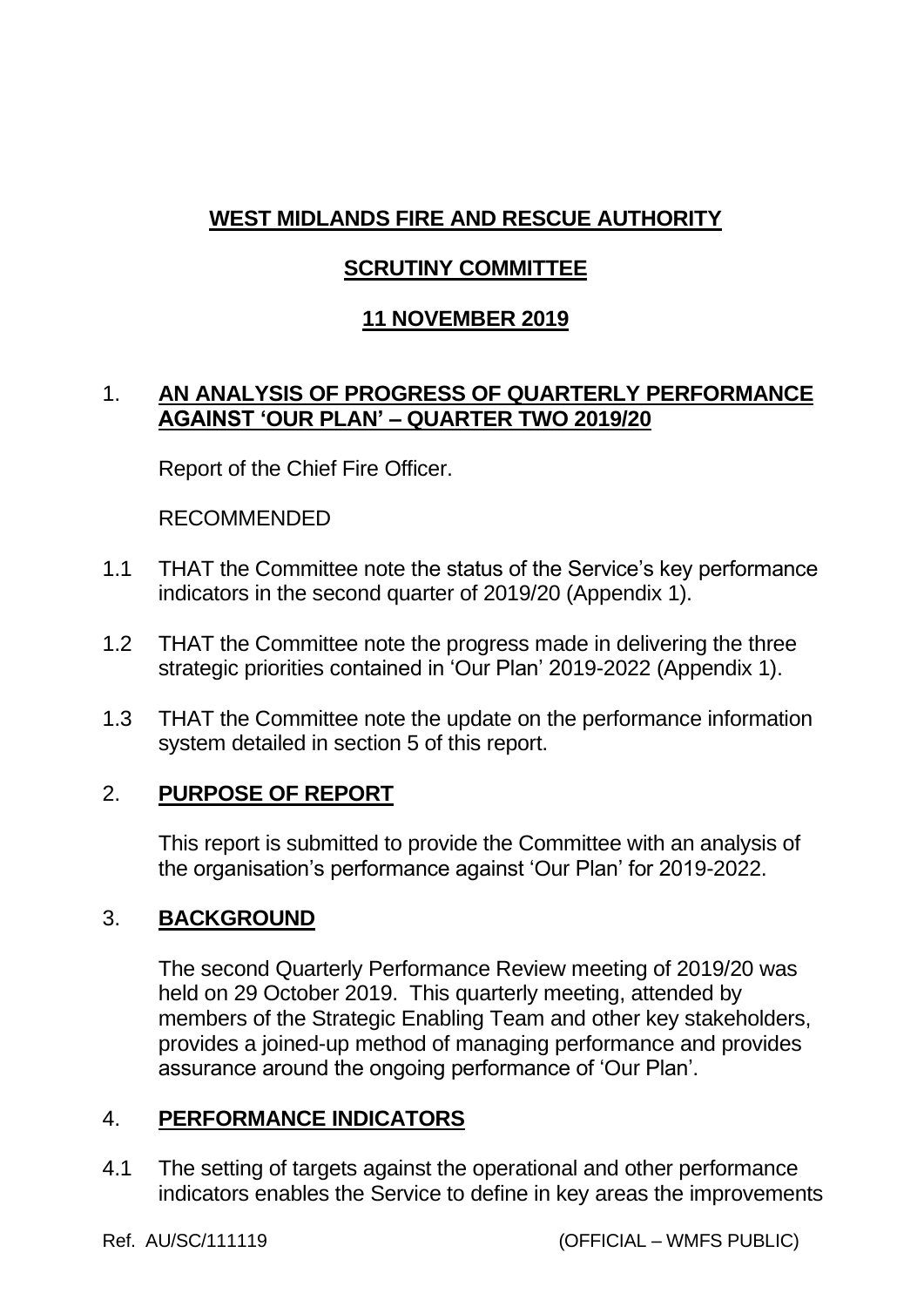which contribute to making the West Midlands safer, stronger and healthier, and to manage the resources allocated to this work. The Service continues to improve and meet targets across a range of indicators.

- 4.2 Appendix 1 details the performance against our:
	- Performance Indicators covering:
		- o Response, Prevention and Protection
		- o People
		- o Safety, Health and Environment
	- Strategic Objectives as outlined in 'Our Plan' and milestones due for completion within the year 2019/20.
- 4.3 Service Delivery Performance Indicators
- 4.3.1 Response:
	- PI 1 the risk-based attendance standard; performance continues to be positive, with the targets having been met for all four categories of incident type. The performance is rated as over performance against the tolerance levels (blue).
	- Average attendance times for Category 1 incidents (the most critical and important of the four categories) is 4 minutes 38 seconds in quarter two, a one second decrease compared to the previous quarter.
	- Average attendance times for Category 2, 3 and 4 Incident Types remain well within their respective targets:
		- Category 2 Incident Type: 5 minutes 37 seconds (an increase of twelve seconds) – the target is under 7 minutes.
		- Category 3 Incident Type: 5 minutes 6 seconds (an increase of twelve seconds) – the target is under 10 minutes.
		- Category 4 Incident Type: 6 minutes 58 seconds (an increase of two seconds) – the target is under 20 minutes.

4.3.2 Prevention:

The performance indicators for the following areas demonstrate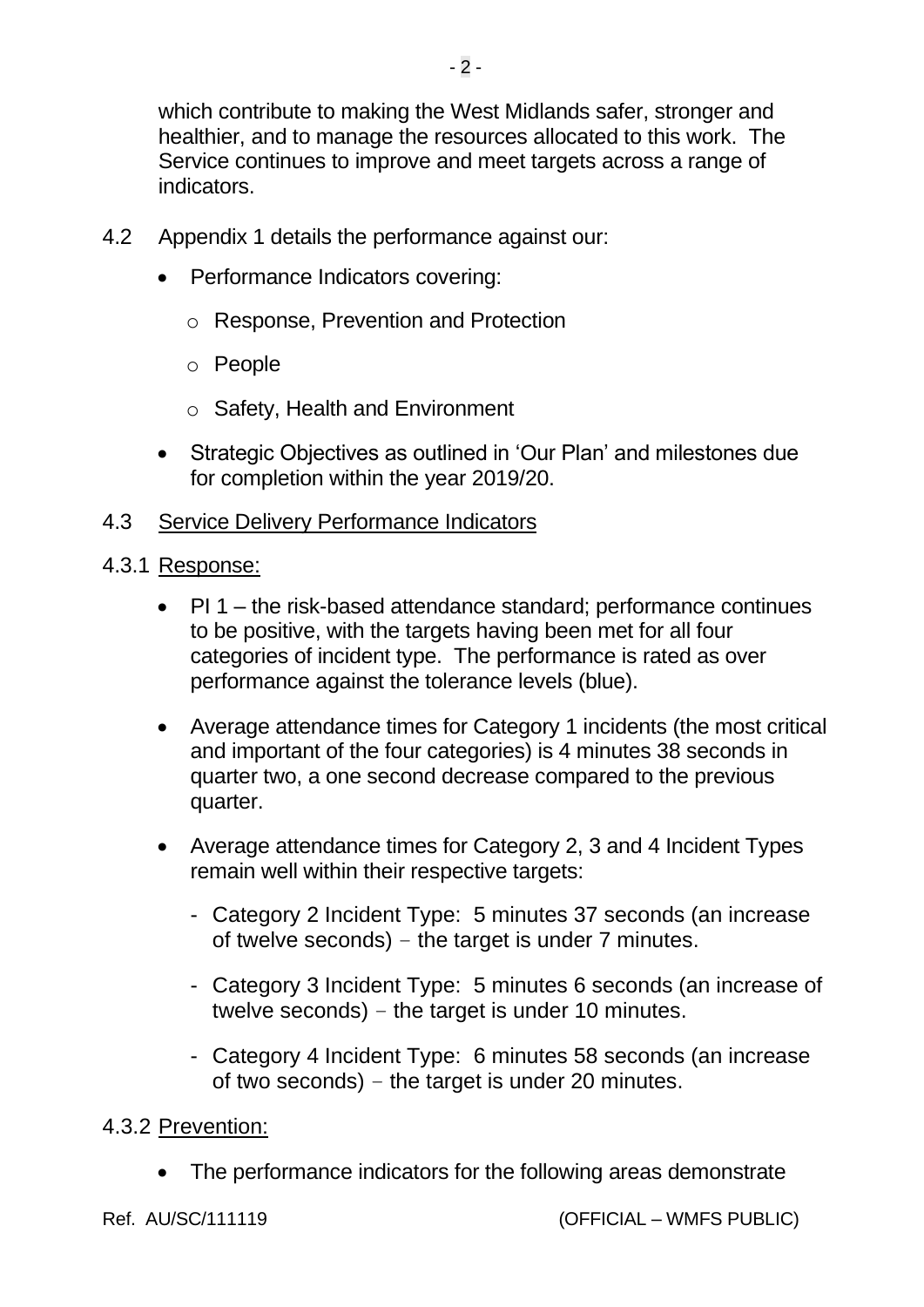performance is within the tolerance levels (green):

- PI 2 The number of accidental dwelling fires.
- PI 8 The number of deliberate fires in dwellings.
- PI 9 The number of deliberate fires in non-domestic premises.
- PI 10 The number of deliberate vehicle fires.
- PI 11 The number of deliberate rubbish fires.
- The performance indicators for the following areas demonstrate under performance against the tolerance levels (red):
	- PI 3 Injuries from accidental fires in dwellings, taken to hospital for treatment.
	- PI 5 The percentage of Safe and Well visits referred by our partners.
	- PI 6 The number of Safe and Well points achieved by the Brigade.
	- PI 12 The number of deliberate fires in derelict buildings.
- The following two performance indicators do not have a performance rating assigned:
	- PI 4 The number of deaths from accidental fires in dwellings.
	- PI 7 The number of people killed or seriously injured in Road Traffic Collisions.
- 4.3.3 Protection:
	- The performance indicators for the following areas demonstrate performance is within the tolerance levels (green):
		- PI 13 The number of accidental fires in non-domestic premises.
		- PI 14 The number of false alarm calls due to fire alarm equipment in dwellings and non-domestic premises.
- 4.4 People Support Services Performance Indicators

Ref. AU/SC/111119 (OFFICIAL – WMFS PUBLIC) 4.4.1 The performance indicators for the following areas demonstrate over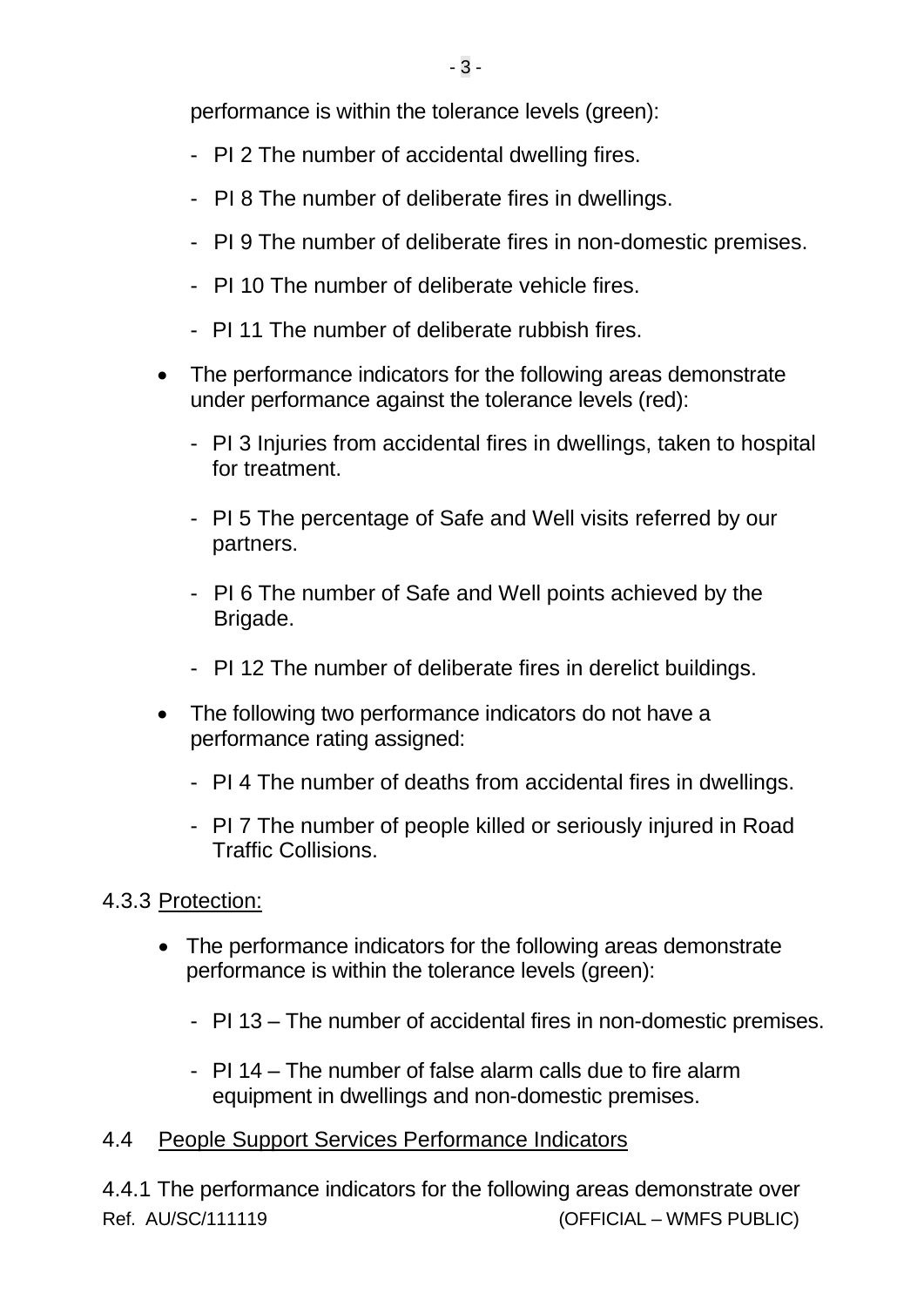performance against the tolerance levels (blue):

- PI 18 The average number of working days/shifts lost due to sickness (all staff).
- PI 20 The average number of working days/shifts lost due to sickness (non-uniformed employees).
- 4.4.2 The performance indicators for the following areas demonstrate performance is within the tolerance levels (green):
	- PI 15 The percentage of employees that have disclosed their disabled status.
	- PI 16 The number of female uniformed staff
	- PI 19 The average number of working days/shifts lost due to sickness (uniformed and Fire Control staff).
- 4.4.3 The performance indicators for the following areas demonstrate under performance against the tolerance levels (red):
	- PI 17 The percentage of all staff from black and ethnic minority (BME) communities.
	- PI 17a The percentage of uniformed staff from BME communities
- 4.5 Safety, Health and Environment Performance Indicators
- 4.5.1 There are two areas where under performance has been demonstrated against the tolerance levels (red):
	- PI 21 The total number of injuries
	- PI 22 The total number of RIDDOR injuries.
- 4.5.2 The following performance indicators are all reported on an annual basis (in quarter four):
	- PI 23 To reduce the Fire Authority's carbon emissions
	- PI 24 To reduce the gas use of Fire Authority premises.
	- PI 25 To reduce the electricity use of Fire Authority premises.

# 5. **PERFORMANCE MANAGEMENT SYSTEM**

Ref. AU/SC/111119 (OFFICIAL – WMFS PUBLIC) 5.1 The InPhase performance management system is embedded across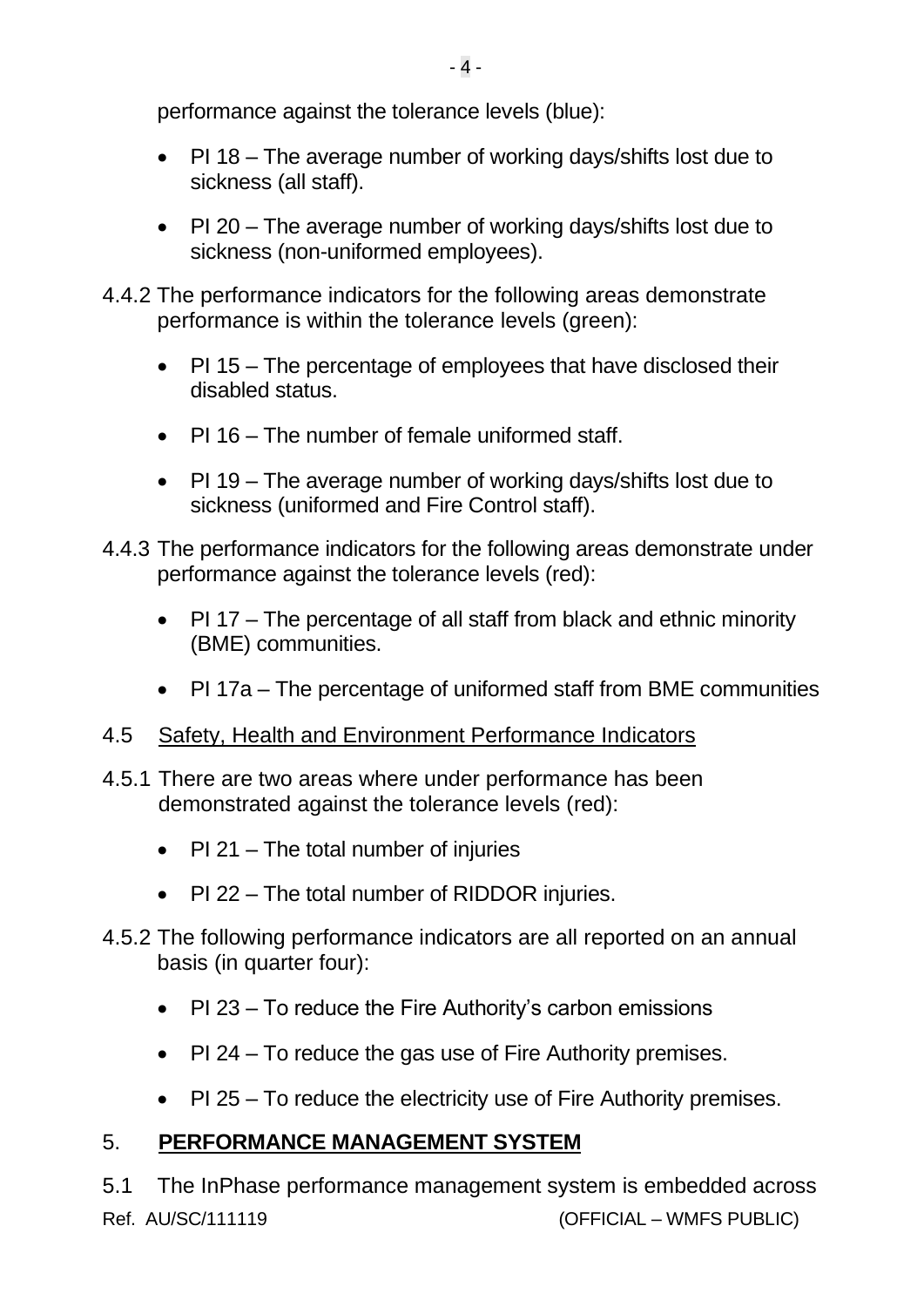the organisation. It is envisaged that InPhase will be reviewed for its ongoing performance in the context of the ongoing development and implementation of 3PT.

- 5.2 In the meantime, full engagement with staff and departments across the organisation continues with InPhase, ensuring the involvement of all key stakeholders and end users.
- 5.3 3PT is an acronym for a layered approach to portfolio, programme, project, and task management.
- 5.4 Introduction of the 3PT infrastructure has been completed. It is now subject to further development to manage performance in a project environment as work streams are identified for implementation.

## 6. **CORPORATE RISK**

- 6.1 Corporate Risks are those risks that, if realised, would seriously affect the Service's ability to carry out its core functions or deliver key objectives.
- 6.2 In accordance with the Corporate Risk Management Strategy, all risks maintained within the Corporate Risk Register have been reviewed by Senior Risk Owners in order to update the relevant triggers, impacts and control measures and determine a relevant risk score, if appropriate, based on assessment of likelihood and impact.
- 6.3 A report of progress against our Corporate Risks is submitted separately to the Audit and Risk Committee.

## 7. **EQUALITY IMPACT ASSESSMENT**

In preparing this report, an initial Equality Impact Assessment is not required and has not been carried out. The matters contained within this report will not lead to a policy change.

## 8. **LEGAL IMPLICATIONS**

The course of action recommended in this report does not raise issues which should be drawn to the attention of the Authority's Monitoring Officer.

## 9. **FINANCIAL IMPLICATIONS**

9.1 The level of response, protection and prevention resources required to achieve the targets for the operational indicators shown in Appendix 1 were considered as part of the Authority's 2019/2020

Ref. AU/SC/111119 (OFFICIAL – WMFS PUBLIC)